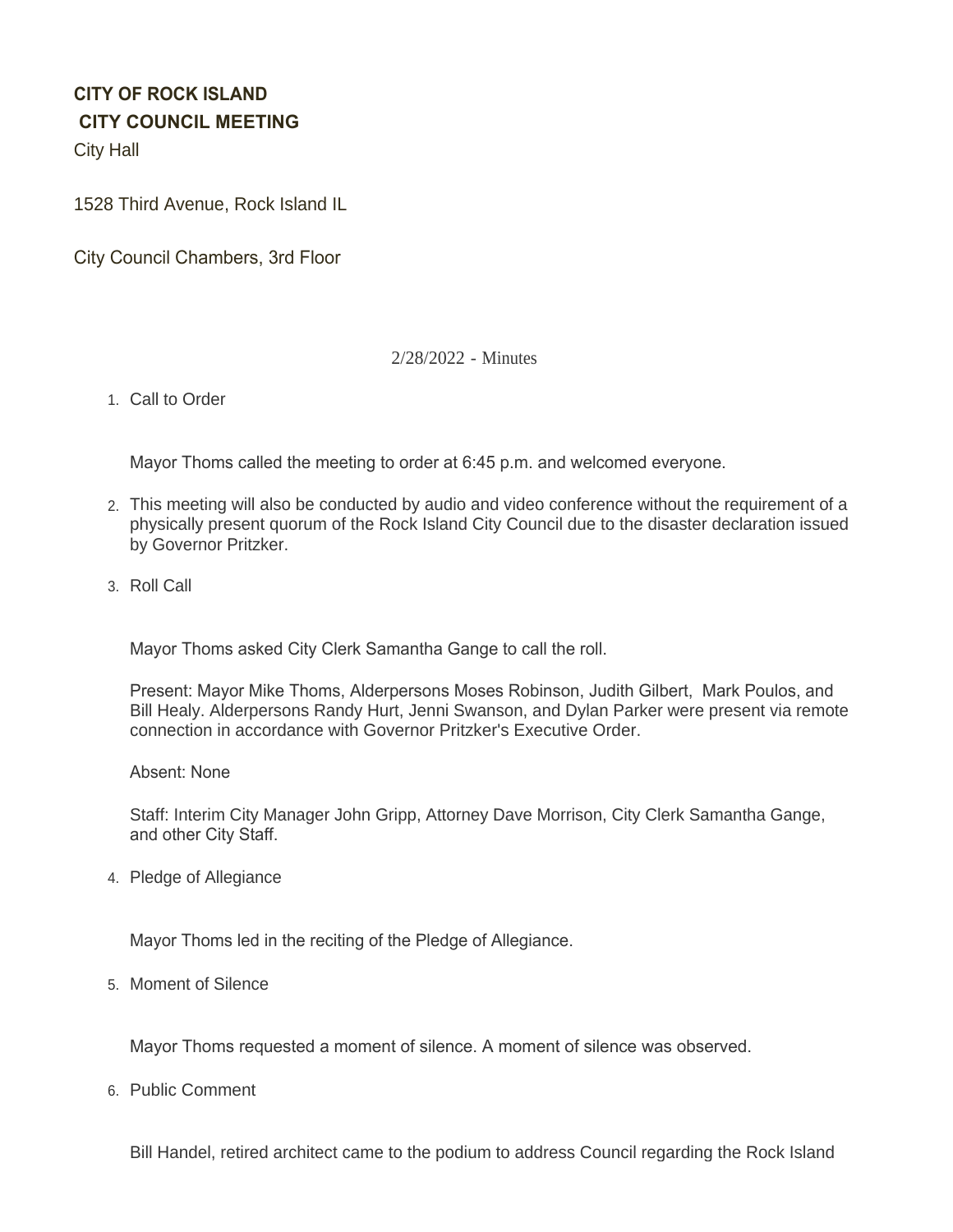Bill Handel, retired architect came to the podium to address Council regarding the Rock Island County Courthouse demolition. He noted when he toured the courthouse a few years ago he was surprised by the good condition and historical aspect of the building including hand-laid mosaics and Tennessee marble. He advocated that the courthouse not be demolished and a virtual dome be added to it. He provided Council with a visual of the proposed dome. He remarked on the Civil War veterans that built the courthouse and what it meant to them and that discarding the courthouse would be a terrible loss for the community. He proposed the City of Rock Island and Rock Island County partner to help fund the proposed dome and keep the courthouse as it represents Rock Island.

Tamara Felden, resident of Rock Island came to the podium to address Council on race relations and the recent African American grant. She noted the heated and contentious debate surrounding the grant and that this experience can be an opportunity for learning. She suggested to the Mayor and City Council that they make a concerted effort to unpack what transpired in regards to the grant with the intent not to point fingers, but to truly understand where communication, collaboration, and decisions could have been handled differently leading to a more promising outcome.

Ray Lind, resident of Rock Island came to the podium to address Council on the Blackhawk statue. He opined there was a lack of transparency associated with the donation of the statue and was pushed through Council without a lot of thought. He remarked that the citizens of Rock Island should be afforded a public hearing on the statue. He noted that it was said the Mayor did an interview with a news channel prior to the donation of the statue being placed on the agenda, however he did research and did not find videos from the news channels interviewing Mayor Thoms on the donation prior to February 14, 2022. He added that there was also a Facebook post from an Alderperson regarding the statue that has since been deleted. He remarked there seems to be lots of mixed feelings among Council members on whether the statue should be donated and public input should have been sought before making the decision. He indicated the statue means something to him and has been there throughout his entire life and serves as a symbol of hope that someday the land next to it would be developed. He asked Council members to reconsider the decision to donate the statue and look at the possibility of relocating the iconic landmark to Schwiebert Park. He remarked that if this landmark can be easily declared surplus property and be given away, then citizens should be provided with a list of all City surplus property to be afforded the opportunity to secure the property for themselves. He asked City Council to allow a public hearing.

7. Minutes from the February 14, 2022 Study Session and City Council Meeting.

## MOTION:

Alderperson Gilbert moved to approve the minutes as printed; Alderperson Healy seconded.

## VOTE:

 Motion PASSED on a 7-0-0 roll call vote. Aye: Parker, Poulos, Healy, Robinson, Hurt, Gilbert, and Swanson. Nay: None. Absent: None.

Minutes from the February 14, 2022 Closed Session. 8.

## MOTION:

Alderperson Gilbert moved to approve the Closed Session minutes; Alderperson Poulos seconded.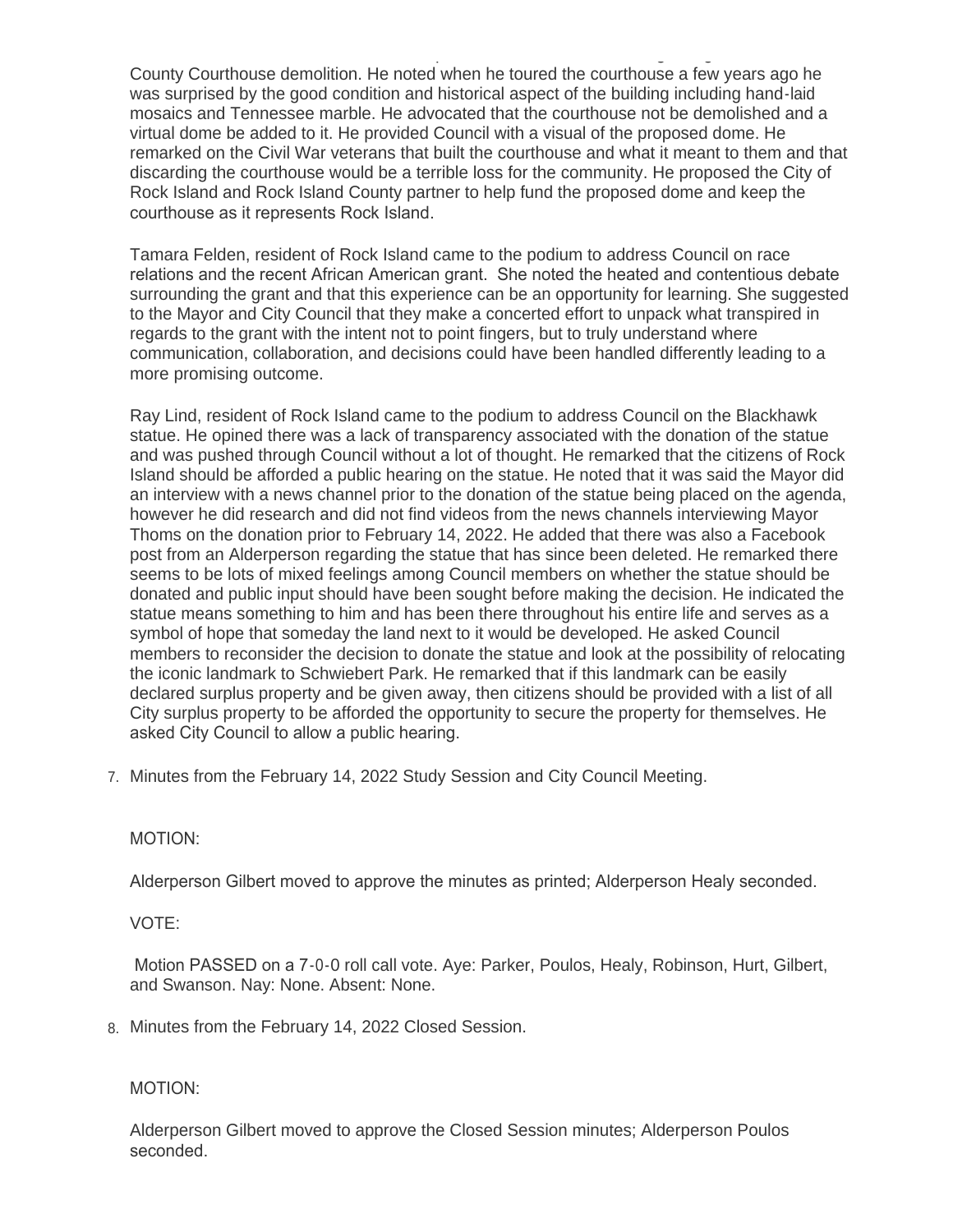## VOTE:

Motion PASSED on a 7-0-0 roll call vote. Aye: Parker, Poulos, Healy, Robinson, Hurt, Gilbert, and Swanson. Nay: None. Absent: None.

## Update Rock Island 9.

**QCCA Expo Center –** to host its spring antique spectacular vintage market Friday, March 4<sup>th</sup> through Sunday, March  $6<sup>th</sup>$ , 2022. The event will feature a sold-out line up of 70 vendors with antiques and vintage items galore. Featured will be select antique vendors with unique merchandise from around the world. For more information visit [HTTPS://WWW.QCCAEXPOCENTER.COM/](https://www.qccaexpocenter.com/)

**The St. Patrick Society Grand Parade XXXVI to be held on Saturday, March 12, 2022.** The parade begins at 11:30 am at the corner of  $4^{\text{th}}$  Avenue and 23<sup>rd</sup> Street in Rock Island and winds its way west thru downtown Rock Island to the Centennial Bridge, where it crosses the Mississippi River to Gaines St. in Davenport and then north to 3<sup>rd</sup> Street in downtown Davenport. Come join the fun in downtown Rock Island!

**Take the Rock Island Polar Plunge to Support the Athletes of Special Olympics Illinois** – Plunge OUR Way and join the challenge at Bally's Casino and Hotel in Rock Island on March  $13<sup>th</sup>$ , 2022. Registration begins at 12:30 pm with the plunge beginning at 2:00 pm in a pool on the back patio of Bally's. For more information visit [WWW.SOILL.ORG](http://www.soill.org/).

10. Proclamation declaring March 6 through March 12, 2022 as Women in Construction Week.

City Clerk Samantha Gange read the proclamation. Mayor Thoms read his declaration. A member of the NAWIC Quad Cities Chapter No. 50 came forward to accept the proclamation and speak on women in construction. A picture was taken with Mayor Thoms.

11. Presentation from Fire Chief Jeff Yerkey on Life Saving Awards.

Fire Chief Yerkey came to the podium to present life saving awards. He read the following statement. "On behalf of the Rock Island Fire Department, I would like to take this opportunity to formally recognize some of our first responders, as well as an extremely brave family member, who made a difference in saving the life of a male patient who suffered a cardiac arrest event last summer.

On the morning of August 27th, 2021, Joseph Hammond went for a run with his daughter, Erin. When the two of them returned, Mr. Hammond suddenly collapsed into Erin's arms. She laid him on the ground and immediately called 9-1-1. Telecommunicator (T/C) Kaelynn Sikardi took the 9-1-1 call, and based on her Emergency Medical Dispatching protocols, T/C Sikardi instructed Erin to begin CPR on her father, and guided her through the process. As you can imagine, this was a stressful situation for her, but she performed this critical life-saving effort until crews from the Rock Island Fire Department arrived on scene, which included Firefighter/Paramedics from A33, E33, and R31. Fire Department personnel continued to perform CPR while also initiating advanced life support measures. After several minutes of lifesaving measures by those on scene, Mr. Hammond regained a pulse and started to breathe on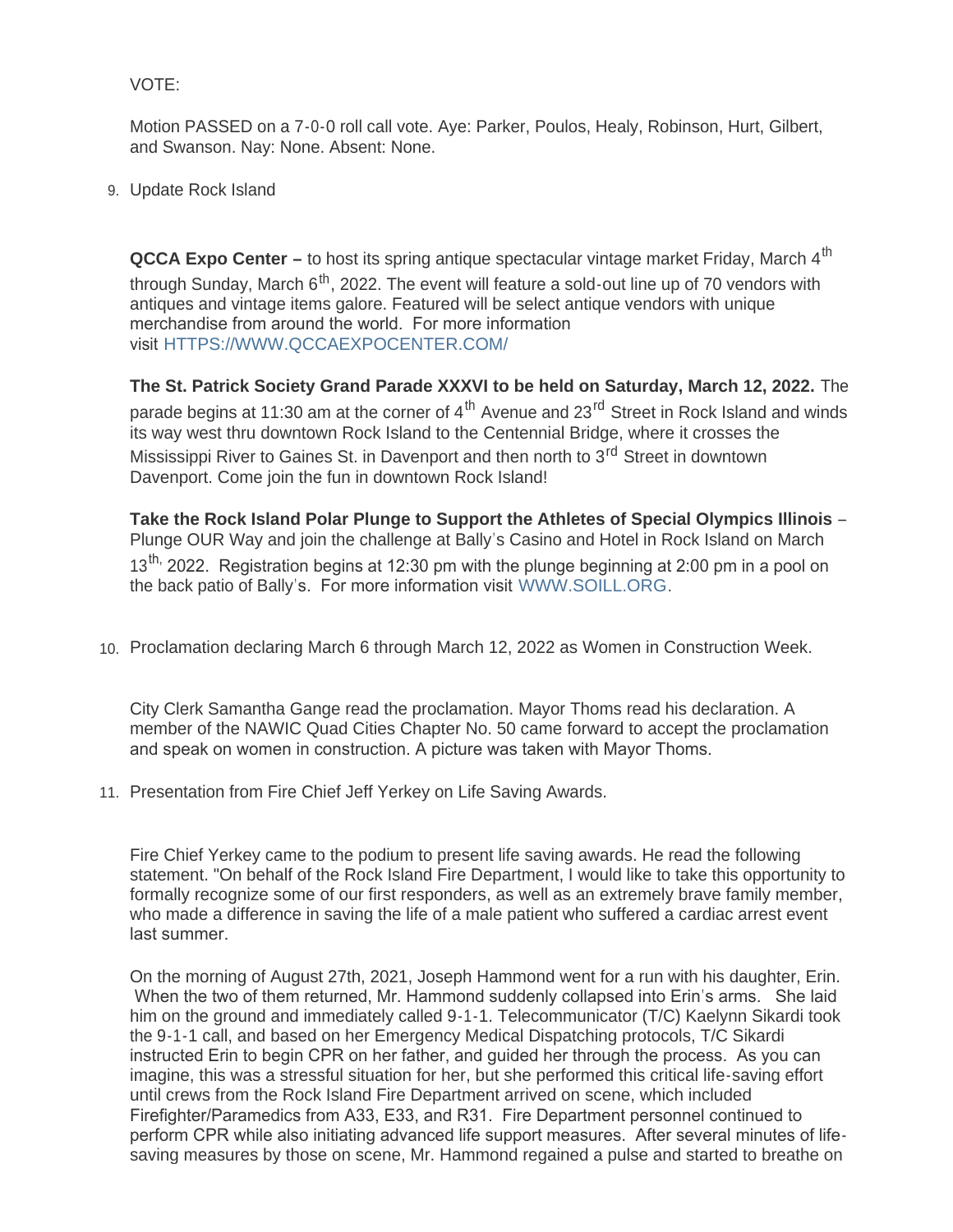saving measures by those on scene, Mr. Hammond regained a pulse and started to breathe on his own. He was stabilized on scene and quickly transported to the hospital where he continued to receive care from staff in the Emergency Department, and cardiology staff in the cath lab.

Because of the life-saving efforts of those involved, Mr. Hammond is here with us tonight, as he wanted to thank each of the first responders in person, and assist me in presenting them with awards."

Mr. Hammond came to the front to present the awards with Fire Chief Yerkey. They presented the life saving awards to: Erin Hammond, T/C Kaelynn Sikardi, Firefighter Aaron Darwin, Firefighter Brennan Kennedy, Firefighter Sean Hanson, Firefighter Jacob Kelly, Lieutenant Eric Bolts, and Lieutenant David Wolfe. Pictures were taken with Mayor Thoms.

12. Presentation of the 2021 Bob Towler Memorial Residential Beautification Award.

Mayor Thoms gave the following comments regarding the 2021 Bob Towler Memorial Residential Beautification Award. "The award honors Bob Towler through the recognition of a Rock Island resident for their exceptional attention to the overall property esthetics of their home, thus beautifying our Rock Island community.

Mr. Bob Towler worked for the City of Rock Island as Chief Horticulturist for twenty-six years where he worked continually to involve community in both public and private gardens. He taught gardening classes as well as utilizing volunteers for improvement of public gardens. After retiring in 2005 he continued with his activities to beautify Rock Island for an additional sixteen years. He was a founding member of the Rock Island Horticulture Club and a founding member of the Quad City Botanical Center. He was an avid volunteer for both Living Lands and Waters and Keep Rock Island Beautiful. He was also an active member of the Rock Island Beautification Commission for sixteen years and he chaired the Commission for many of those years.

There were several nominees submitted for 2021. I had the honor of selecting this first recipient of the Bob Towler Memorial Residential Beautification Award and would like to announce that Ruby Rocha-Rylander, for her home at 3621 23<sup>rd</sup> Avenue, is this year's winner. Congratulations, and please come to the front to receive your award and my thanks for your labors." Ms. Rocha-Rylander and members of the Bob Towler family came to the front for a picture with Mayor Thoms.

Presentation of the 2021 Commercial Beautification Award. 13.

Mayor Thoms gave the following comments regarding the 2021 Commercial Beautification Award. "This long-standing annual award presentation began in 1980. The Commercial Beautification Award serves to recognize a Rock Island organization or businesses for its outstanding landscaping, exterior renovations, or new construction. There were 14 nominees submitted for 2021. Each of these businesses have helped to beautify not only their own property, but also the surrounding neighborhoods and City at large. I had the honor of selecting the recipient of this award for 2021 and would like to announce that Bike and Hike at 3913 14<sup>th</sup> Avenue, is this year's Commercial Beautification Award winner. Congratulations, and please come to the front to receive your award and our sincere appreciation for your efforts." Pictures were taken of the winner with Mayor Thoms.

## Claims 14.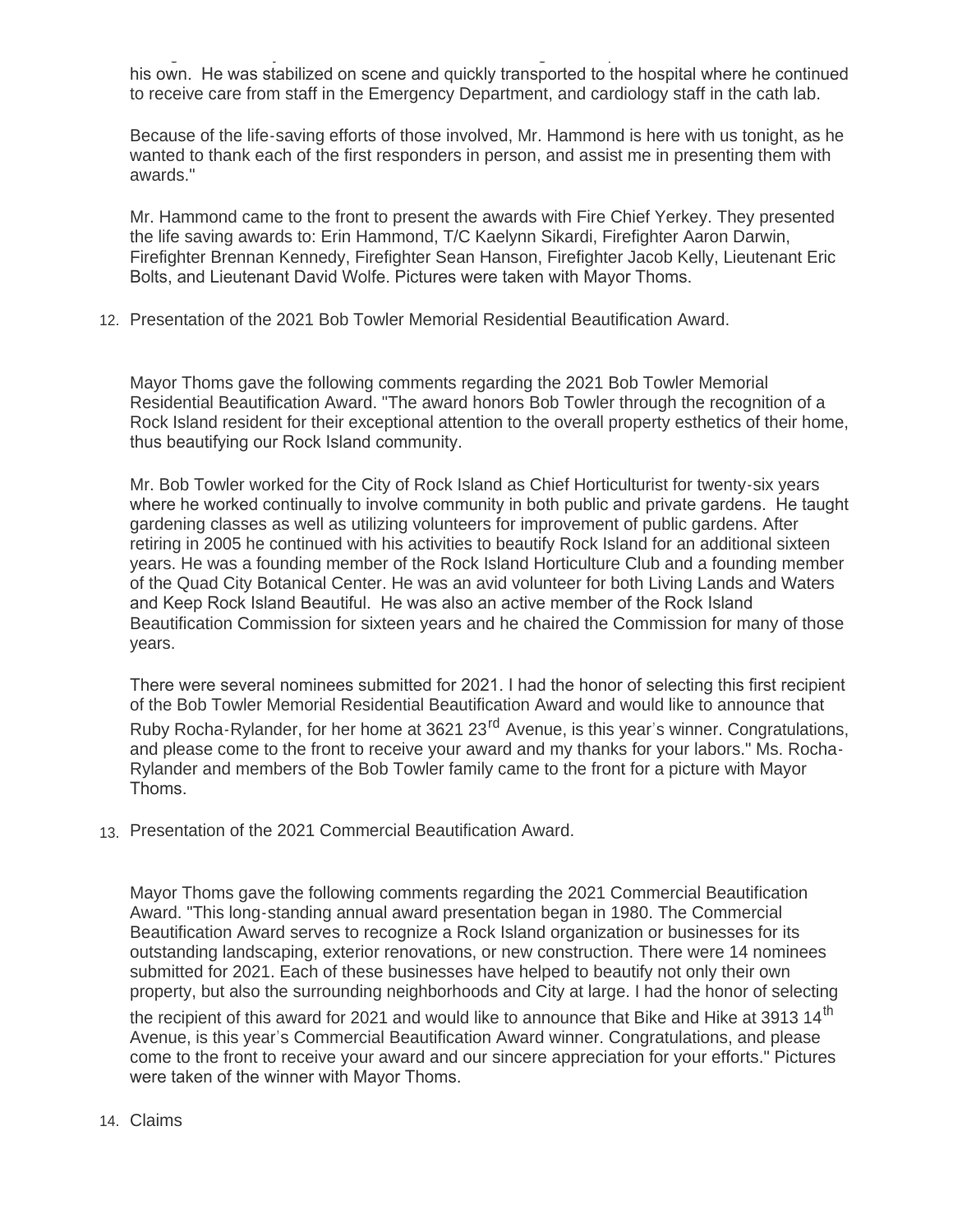- a. Report from the Public Works Department regarding payment #8 in the amount of \$503,000.00 to Johnson Controls, Inc. of Moline, IL for work on various projects.
- b. Report from the Information Technology Department regarding payment in the amount of \$52,704.16 (5% increase) to Harris Computer System of Chicago, IL for the annual maintenance contract renewal for the utility billing system NorthStar for the term April 1, 2022 through March 31, 2023.
- c. Report from the Information Technology Department regarding payment in the amount of \$74,745.55 (8% increase) to Harris Computer System of Chicago, IL for the annual maintenance contract for GEMS financial and human resources software for the term April 1, 2022 through March 31, 2023.

MOTION:

Alderperson Robinson moved to approve claim items a through c; Alderperson Poulos seconded.

VOTE:

Motion PASSED on a 7-0-0 roll call vote. Aye: Parker, Poulos, Healy, Robinson, Hurt, Gilbert, and Swanson. Nay: None. Absent: None.

Claims for the week of February 4, 2022 through February 10, 2022 in the amount of 15. \$614,329.77; week of February 11, 2022 through February 17, 2022 in the amount of \$2,616,948.82; and payroll for the weeks of January 24, 2022 through February 6, 2022 in the amount of \$1,483,692.11.

MOTION:

Alderperson Healy moved to allow the claims and payroll; Alderperson Robinson seconded.

VOTE:

Motion PASSED on a 7-0-0 roll call vote. Aye: Parker, Poulos, Healy, Robinson, Hurt, Gilbert, and Swanson. Nay: None. Absent: None.

ACH Report for January 2022 in the amount of \$2,542,030.00. 16.

#### MOTION:

Alderperson Poulos moved to approve the ACH payments; Alderperson Healy seconded.

VOTE:

Motion PASSED on a 7-0-0 roll call vote. Aye: Parker, Poulos, Healy, Robinson, Hurt, Gilbert, and Swanson. Nay: None. Absent: None.

17. Purchase Card Claims for the period of December 28, 2021 through January 26, 2022 in the amount of \$61,260.32.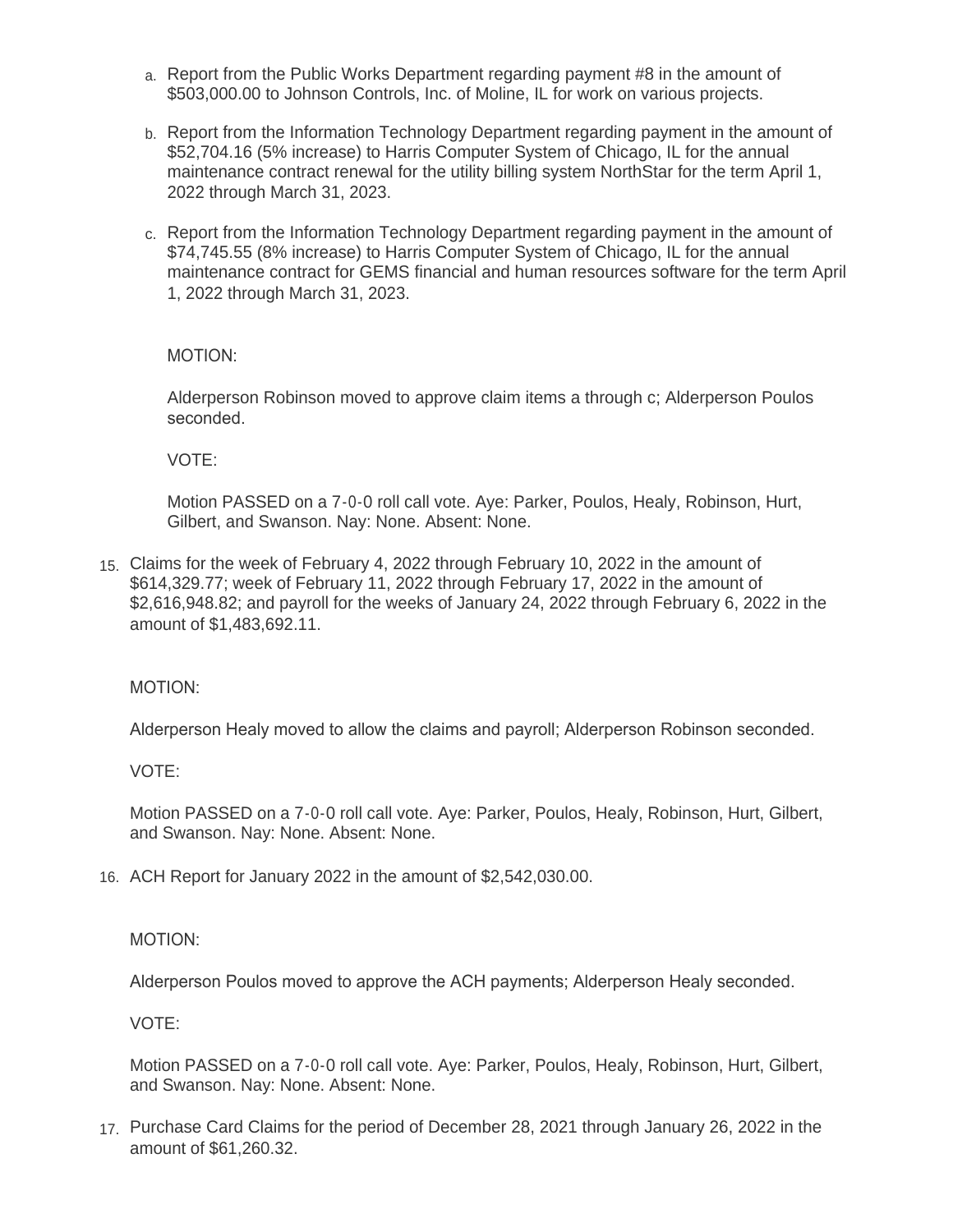## MOTION:

Alderperson Robinson moved to approve the purchase card claims; Alderperson Poulos seconded.

## VOTE:

Motion PASSED on a 7-0-0 roll call vote. Aye: Parker, Poulos, Healy, Robinson, Hurt, Gilbert, and Swanson. Nay: None. Absent: None.

18. Report from the Police Department regarding the purchase of a GrayKey investigative tool in the amount of \$28,070.00 from Grayshift, LLC.

#### MOTION:

Alderperson Poulos moved to approve the purchase as recommended; Alderperson Healy seconded.

#### VOTE:

Motion PASSED on a 7-0-0 roll call vote. Aye: Parker, Poulos, Healy, Robinson, Hurt, Gilbert, and Swanson. Nay: None. Absent: None.

Report from the Police Department regarding bids for the purchase of handguns, 19. recommending the bid be awarded to Acme Sports, Inc. of Seymour, IN in the amount of \$14,715.00.

#### MOTION:

Alderperson Robinson moved to approve the bid as recommended; Alderperson Poulos seconded.

Alderperson Healy confirmed with Interim Police Chief Rich Landi that these are the guns that the Police Department wants.

#### VOTE:

Motion PASSED on a 7-0-0 roll call vote. Aye: Parker, Poulos, Healy, Robinson, Hurt, Gilbert, and Swanson. Nay: None. Absent: None.

Report from the Community & Economic Development Department regarding a Cultural Liaison 20. Contract.

#### MOTION:

Alderperson Gilbert moved to approve the contract and authorize the Interim City Manager to execute the documents; Alderperson Poulos seconded.

VOTE: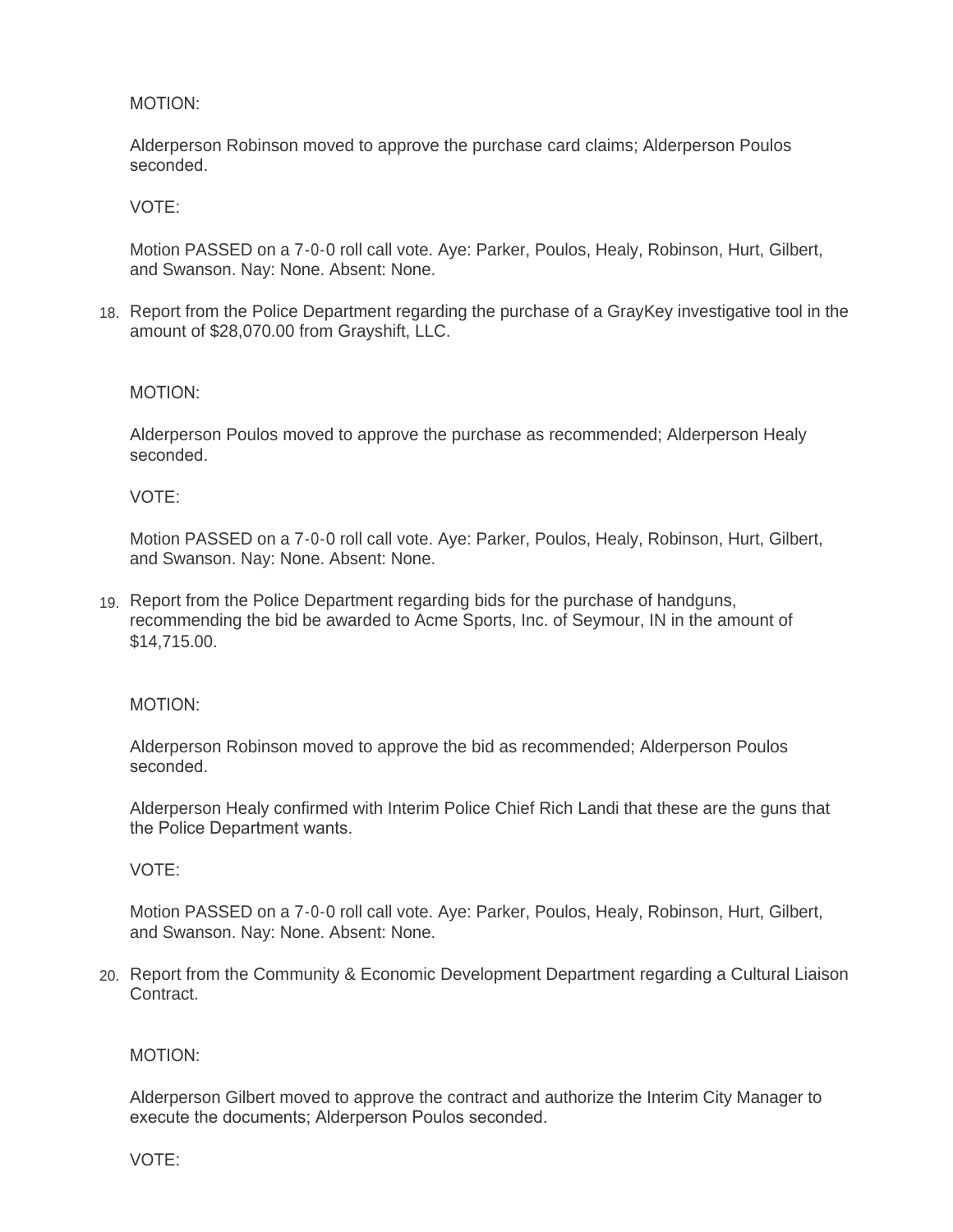Motion PASSED on a 7-0-0 roll call vote. Aye: Parker, Poulos, Healy, Robinson, Hurt, Gilbert, and Swanson. Nay: None. Absent: None.

21. Report from the Human Resources Department regarding contract negotiations with Assured Partners/Benefit Staff for Health Insurance Consultancy for a three-year term.

#### MOTION:

Alderperson Gilbert moved to allow the Human Resources department to negotiate a contract with Assured Partners/Benefit Staff; Alderperson Robinson seconded.

#### VOTE:

Motion PASSED on a 7-0-0 roll call vote. Aye: Parker, Poulos, Healy, Robinson, Hurt, Gilbert, and Swanson. Nay: None. Absent: None.

22. Report from the Human Resources Department regarding contract negotiations with Genesis for the City Medical Clinic for a three-year term.

#### MOTION:

Alderperson Gilbert moved to allow the Human Resources department to negotiate a contract with Genesis for the City Medical Clinic; Alderperson Poulos seconded.

#### VOTE:

Motion PASSED on a 7-0-0 roll call vote. Aye: Parker, Poulos, Healy, Robinson, Hurt, Gilbert, and Swanson. Nay: None. Absent: None.

Report from the Public Works Department regarding a First Amendment to the site license 23. agreement with AT&T for lease additional ground space for a diesel generator at the 2215 16th Avenue water tower site.

#### MOTION:

Alderperson Healy moved to approve the amendment to the agreement and authorize the Interim City Manager to execute the document; Alderperson Robinson seconded.

#### VOTE:

Motion PASSED on a 7-0-0 roll call vote. Aye: Parker, Poulos, Healy, Robinson, Hurt, Gilbert, and Swanson. Nay: None. Absent: None.

24. Report from the Community & Economic Development Department regarding an an adjustment to the Arts Program Services Agreement with Quad City Arts.

MOTION: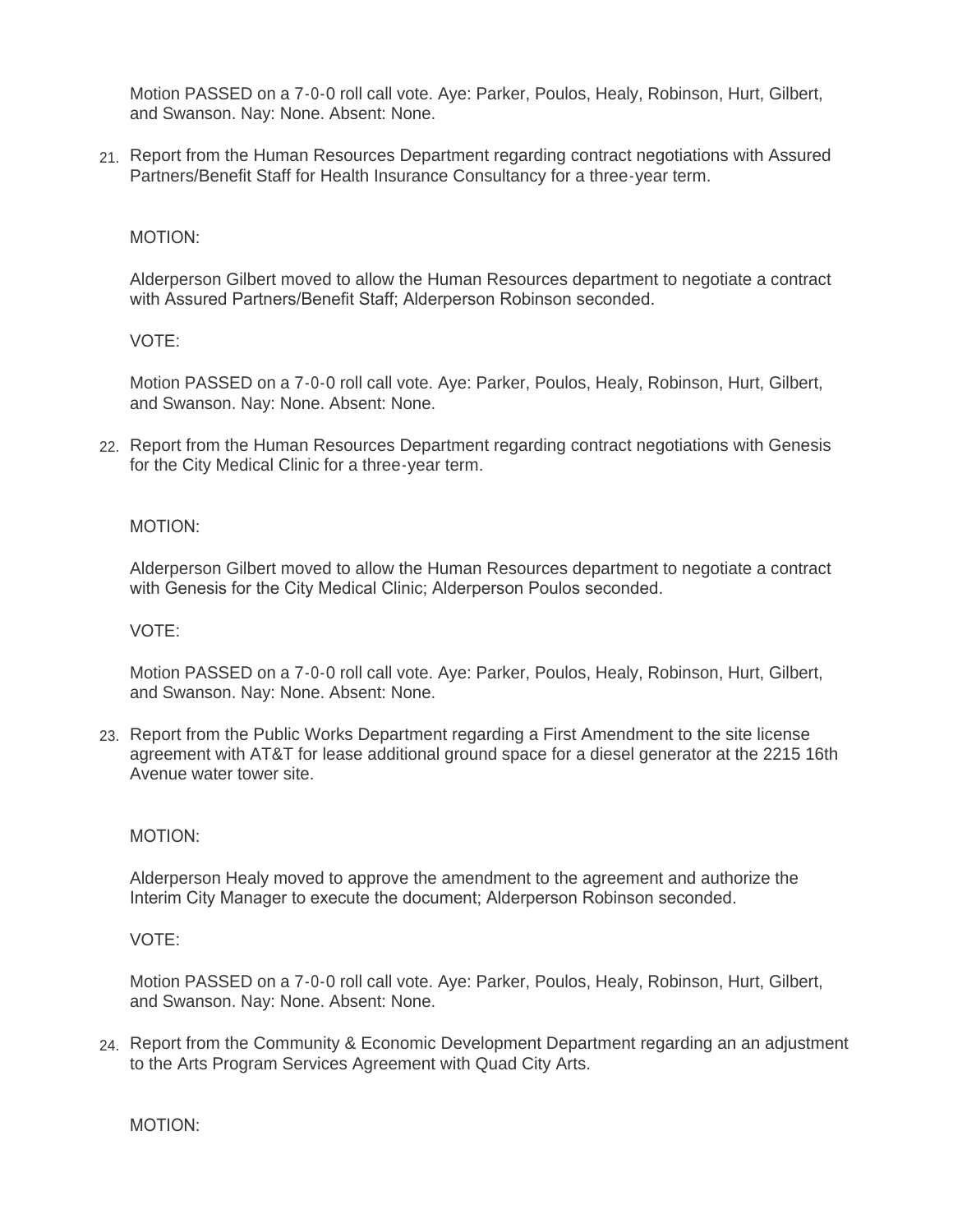Alderperson Robinson moved to approve the agreement and authorize the Interim City Manager to execute the documents; Alderperson Gilbert seconded.

VOTE:

Motion PASSED on a 7-0-0 roll call vote. Aye: Parker, Poulos, Healy, Robinson, Hurt, Gilbert, and Swanson. Nay: None. Absent: None.

25. Report from the Community & Economic Development Department recommending the approval of a Landbank Intergovernmental Agreement.

## MOTION:

Alderperson Healy moved to approve the agreement subject to minor attorney modifications and authorize the Interim City Manager to execute the documents; Alderperson Poulos seconded.

VOTE:

Motion PASSED on a 7-0-0 roll call vote. Aye: Parker, Poulos, Healy, Robinson, Hurt, Gilbert, and Swanson. Nay: None. Absent: None.

26. Report from the Community & Economic Development Department regarding a TIFiQ Software Agreement to assist with Tax Increment Financing (TIF) requirements.

## MOTION:

Alderperson Robinson moved to approve the agreement and authorize the Interim City Manager to execute the documents; Alderperson Gilbert seconded.

VOTE:

Motion PASSED on a 7-0-0 roll call vote. Aye: Parker, Poulos, Healy, Robinson, Hurt, Gilbert, and Swanson. Nay: None. Absent: None.

27. Report from the Community & Economic Development Development regarding the Commercial Industrial Revolving Loan Fund (CIRLF) program Policies and Procedures.

MOTION:

Alderperson Healy moved to approve the CIRLF Policies and Procedures; Alderperson Poulos seconded.

Alderperson Gilbert asked Miles Brainard, Community and Economic Development Department to come to the podium to answer a few questions. Alderperson Gilbert asked who would be the point staff person for the CIRLF program. Mr. Brainard responded it would Tarah Sipes, Economic Development Manager.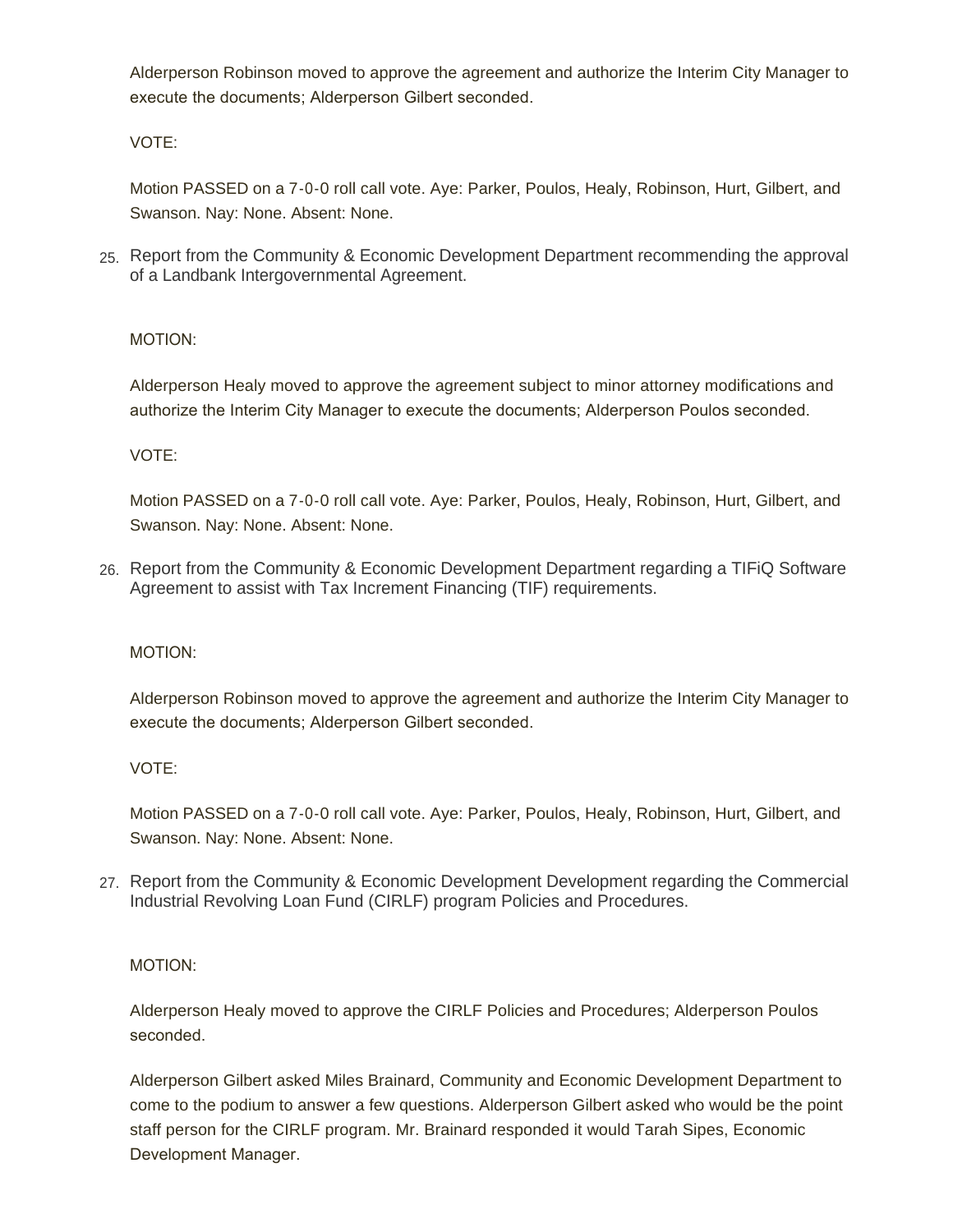Alderperson Gilbert asked for a brief summary of how the CIRLF program will be different than it was before, which will result in hundreds of thousands of dollars of loans being written off. Mr. Brainard remarked that the proposed policies and procedures bring the program into compliance with current HUD standards of operation as well as puts into place safety measures to ensure that at every stage of the CIRLF process there is an appropriate level of review to ensure that lending out the loan makes sense. Additional efforts from staff will be made to ensure borrowers pay on time, collection steps are in place when a borrower defaults, as well as extensive record-keeping procedures that weren't in place in the past.

Alderperson Gilbert asked if the City would receive a report on all of the previous loans and the status of them. Mr. Brainard responded the department could put that information together now and that they have a good idea of what is still owed, what they think they can collect on, and what will be written off. The department has been working hard to put a list together and they are close to having a full list that they will provide to Council.

VOTE:

Motion PASSED on a 7-0-0 roll call vote. Aye: Parker, Poulos, Healy, Robinson, Hurt, Gilbert, and Swanson. Nay: None. Absent: None.

28. Report from the Community & Economic Development Department regarding an ordinance amending Chapter 8, Licenses and Business Regulations, adding Article XXII, Commercial Industrial Revolving Loan Fund (CIRLF) Committee. (First Reading)

MOTION:

Alderperson Robinson moved to consider the ordinance; seconded by Alderperson Poulos.

Alderperson Gilbert asked if Mayor Thoms would be appointing a Council member to the Committee as indicated in the ordinance. Mayor Thoms said he was not aware that this was added to the ordinance language, but indicated he would appoint a Council member to the Committee.

Alderperson Parker made a motion to amend the motion and suspend the rules and pass the ordinance.

City Attorney Dave Morrison remarked that there is already a motion and a second and that they would need to withdraw that motion before proceeding with a new one.

Alderpersons Robinson and Poulos withdrew their motions to consider the ordinance.

Alderperson Robinson moved to suspend the rules and pass the ordinance; seconded by Alderperson Poulos.

VOTE:

Motion PASSED on a 7-0-0 roll call vote. Aye: Parker, Poulos, Healy, Robinson, Hurt, Gilbert, and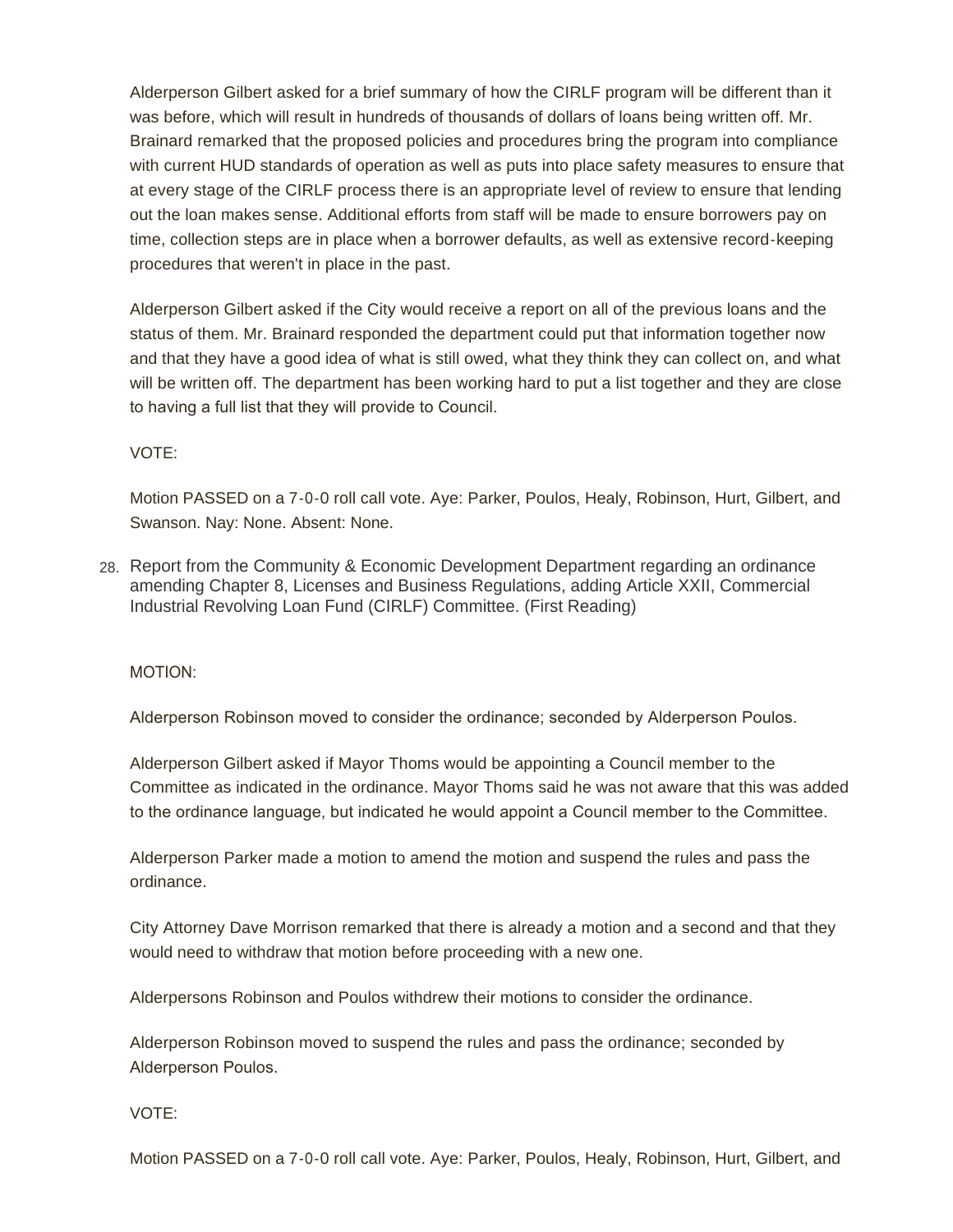Swanson. Nay: None. Absent: None.

Report from General Administration recommending an amendment to Article III, Sec. 6-48. of the 29. Code of Ordinances regarding the Fire Pension Fund Board. (First Reading)

MOTION:

Alderperson Gilbert moved to consider the ordinance; Alderperson Healy seconded.

VOTE:

Motion PASSED on a 7-0-0 roll call vote. Aye: Parker, Poulos, Healy, Robinson, Hurt, Gilbert, and Swanson. Nay: None. Absent: None.

Report from General Administration regarding amendments to Chapter 8 of the Code of 30. Ordinances regarding video gaming licenses. (First Reading)

Mayor Thoms announced this item has been removed from the agenda.

31. Report from the Community & Economic Development Department regarding a request from Good Shepard Presbyterian to vacate a segment of a City north/south alley adjacent to a church owned dwelling at 1822 24th Street on the East and a church parking lot on the West.

MOTION:

Alderperson Gilbert moved to deny the request as recommended; Alderperson Poulos seconded.

Mr. Brainard came to the podium to address Council on why they are recommending the request be denied. He noted that when the department receives these requests, they notify fire, police, public works, and the utility companies at least two weeks in advance of the item being placed on the agenda for Council consideration. He noted they received feedback from MidAmerican after the agenda item was already posted. MidAmerican has requested that this item be denied as there is infrastructure running through the alleyway that they are concerned would be interrupted. Additionally, MidAmerican is concerned that the proposed solar panels are too close to their infrastructure and could impede on their ability to provide service to adjacent property owners.

Dave Stockdale from Good Shepard Presbyterian Church came to the podium to address Council. He remarked that if Council denies the request, there is a chance the church would give up the solar panel project entirely as the only other option is to take away parking.

Alderperson Robinson asked if there was a way to work with the church to explore other locations and options. Mr. Brainard indicated that the church explored other options, but it would take away prime parking spots.

Alderperson Robinson remarked he would like further clarification from MidAmerican on what properties service could potentially be interrupted as the church owns adjacent properties. Mr.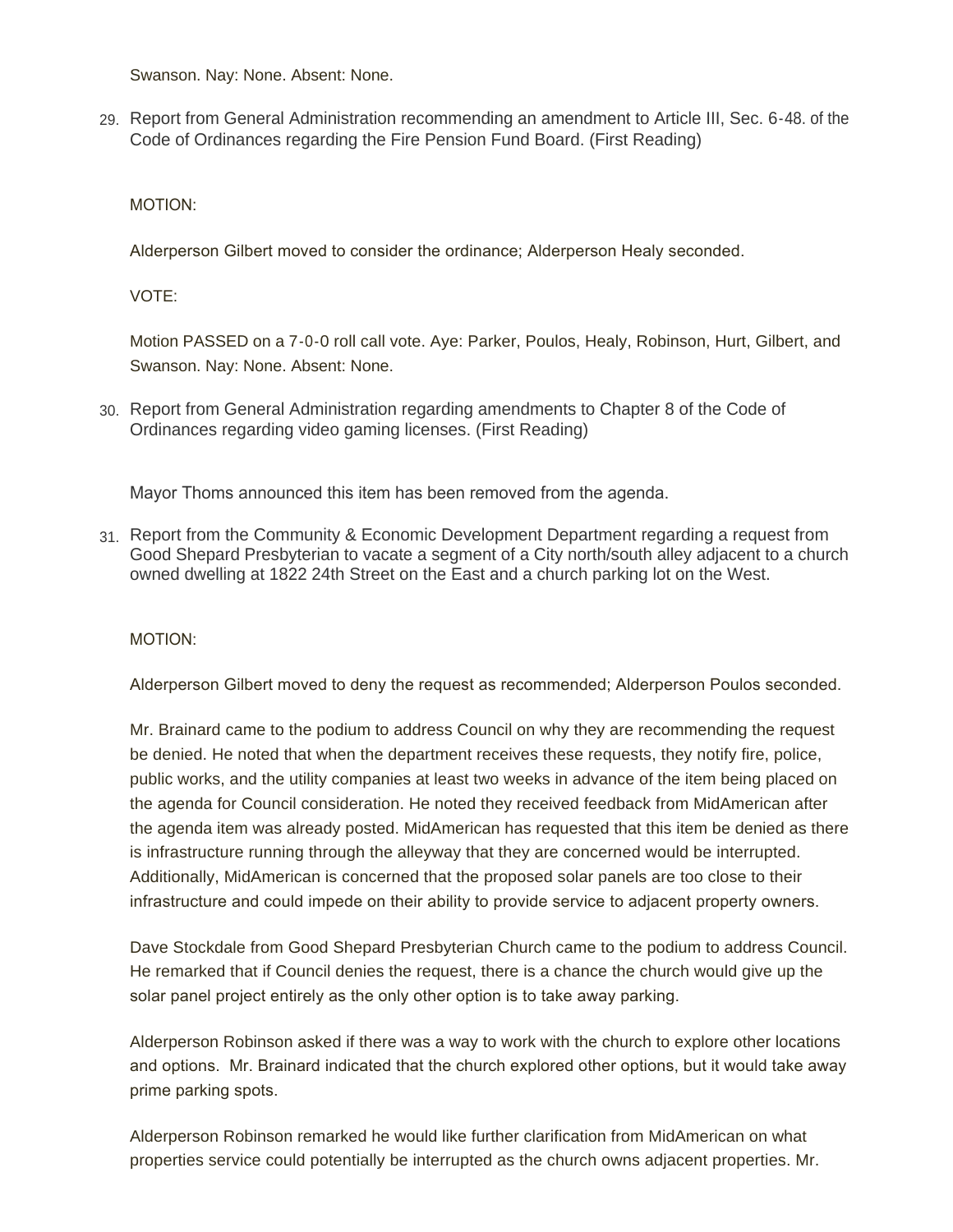Brainard indicated he could not speak for MidAmerican, but thought their concern was with the other homes that are along the alley network on the block.

Alderperson Healy remarked he wished there was a way to help the church make this work. Mr. Brainard responded that it is unusual for a utility company to ask that a vacation request be denied.

Alderperson Gilbert asked if they considered placing the solar panels further to the western end of the parking lot. Alderperson Robinson indicated he would like to hear directly from MidAmerican on their opposition to the vacation request. Mayor Thoms and Alderperson Gilbert noted that MidAmerican has a public relations person that could possibly come and speak directly to Council. Mr. Brainard suggested Council table the consideration of this request to allow staff to reach out to MidAmerican to see if they would be willing to offer more comment on the matter.

Alderpersons Gilbert and Poulos withdrew their motions to deny the vacation request.

Alderperson Healy moved to postpone the request until the March 28, 2022 meeting; Alderperson Robinson seconded.

VOTE:

Motion PASSED on a 7-0-0 roll call vote. Aye: Parker, Poulos, Healy, Robinson, Hurt, Gilbert, and Swanson. Nay: None. Absent: None.

Report from the Finance Department regarding a budget adjustment for the Martin Luther King 32. Community Center increasing the MLK Activity Fund (901) revenues by \$195,000.00 and expenditures by \$232,037.00 for the West End Community Assessment.

MOTION:

Alderperson Robinson moved to approve the budget adjustment; Alderperson Poulos seconded.

VOTE:

Motion PASSED on a 7-0-0 roll call vote. Aye: Parker, Poulos, Healy, Robinson, Hurt, Gilbert, and Swanson. Nay: None. Absent: None.

Report from General Administration recommending an amendment to the Internal Operations 33. Policy on Council Pay and Expenses.

MOTION:

Alderperson Hurt moved to approve the amendments to the policy as recommended; Alderperson Poulos seconded.

Alderperson Gilbert suggested that Council members who need more money in their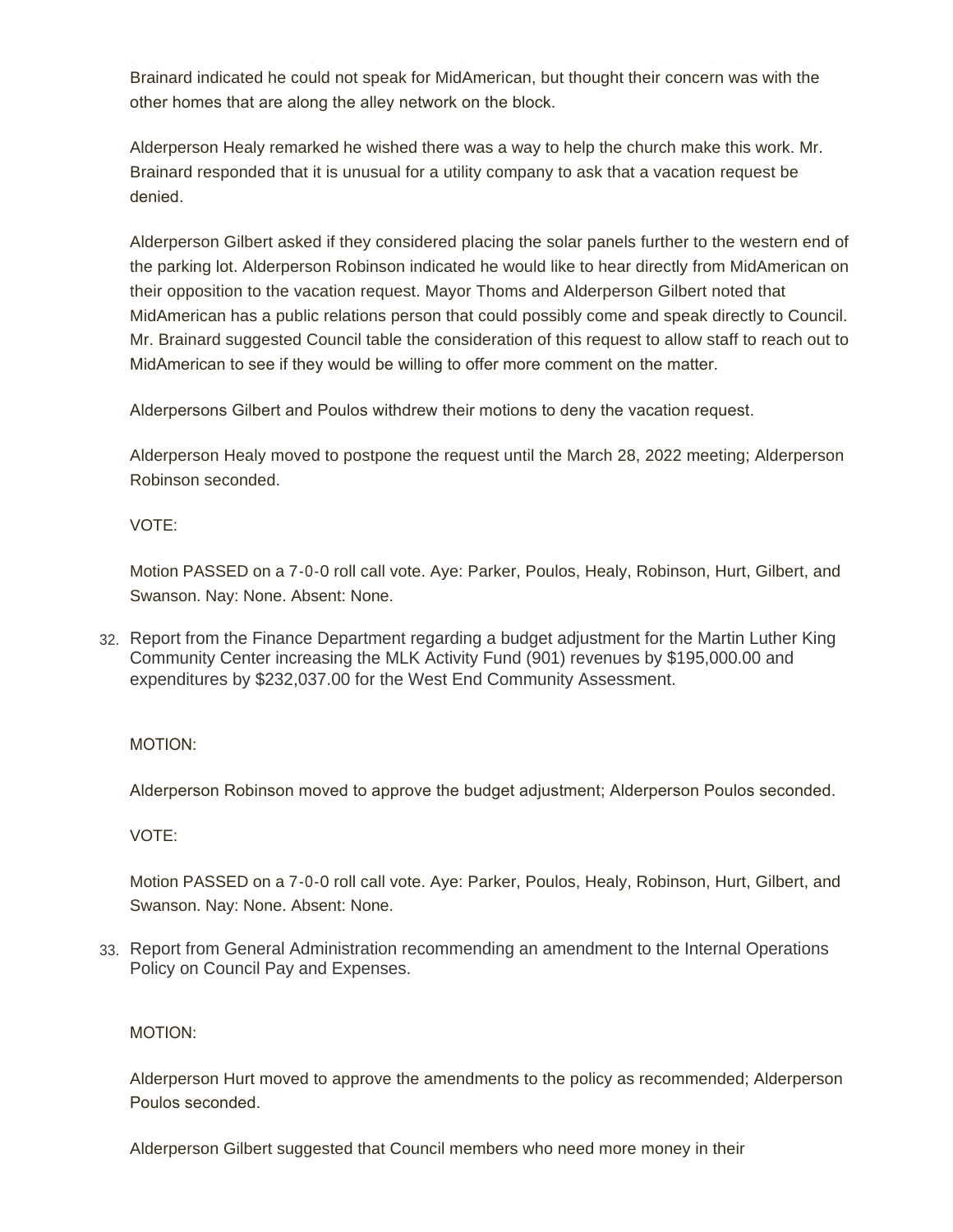representation fund be allowed to transfer into that fund. As the currently policy stands, these amounts are set and transferring is not allowed.

Alderperson Swanson remarked the reason why they added the stipulation of not being allowed to transfer was because of previous misuse and the perception by residents of being a slush fund. She noted she opposed being able to transfer from fund to fund.

Alderperson Gilbert remarked that Council could stipulate that the they can only transfer into the representation fund.

Alderperson Robinson asked if all spending of these funds needs prior approval . Alderperson Gilbert indicated that any Council expenses have to be approved by the City Manager and Finance Director.

Alderperson Robinson asked Alderperson Swanson if she would reconsider the transfer into representation funds only if there was a stipulation that it had to be approved by the City Manager and Finance Director. Alderperson Swanson responded affirmatively.

Alderpersons Hurt and Poulos withdrew their motions.

Alderperson Robinson asked for clarification on the proposed change. Mayor Thoms responded that it would be adding the ability to transfer from the educational fund to the representation fund only as requested by a member of Council and approved by the City Manager and Finance Director.

Alderperson Hurt made a motion to approve the revised amendments to the policy as recommended; seconded by Alderperson Poulos.

## VOTE:

Motion PASSED on a 7-0-0 roll call vote. Aye: Parker, Poulos, Healy, Robinson, Hurt, Gilbert, and Swanson. Nay: None. Absent: None.

34. Report from the City Clerk's office regarding a request from Steve's Old Time Tap to hold an outdoor event with music for the St. Patrick's Day Parade on Saturday, March 12, 2022 from 9:00 a.m. to 5:00 p.m. with street closures on 17th Street between 2nd and 3rd Avenues, and 3rd Avenue between 17th and 18th Streets; a request for the outdoor consumption of alcohol in the fenced-in area in the adjacent parking lots; and a request for sound amplification.

## MOTION:

Alderperson Robinson moved to approve the event and requests, subject to complying with all Plaza and liquor license regulations and subject to being shut down early if complaints are received; Alderperson Gilbert seconded.

Alderperson Healy recused himself from the vote due to a conflict of interest.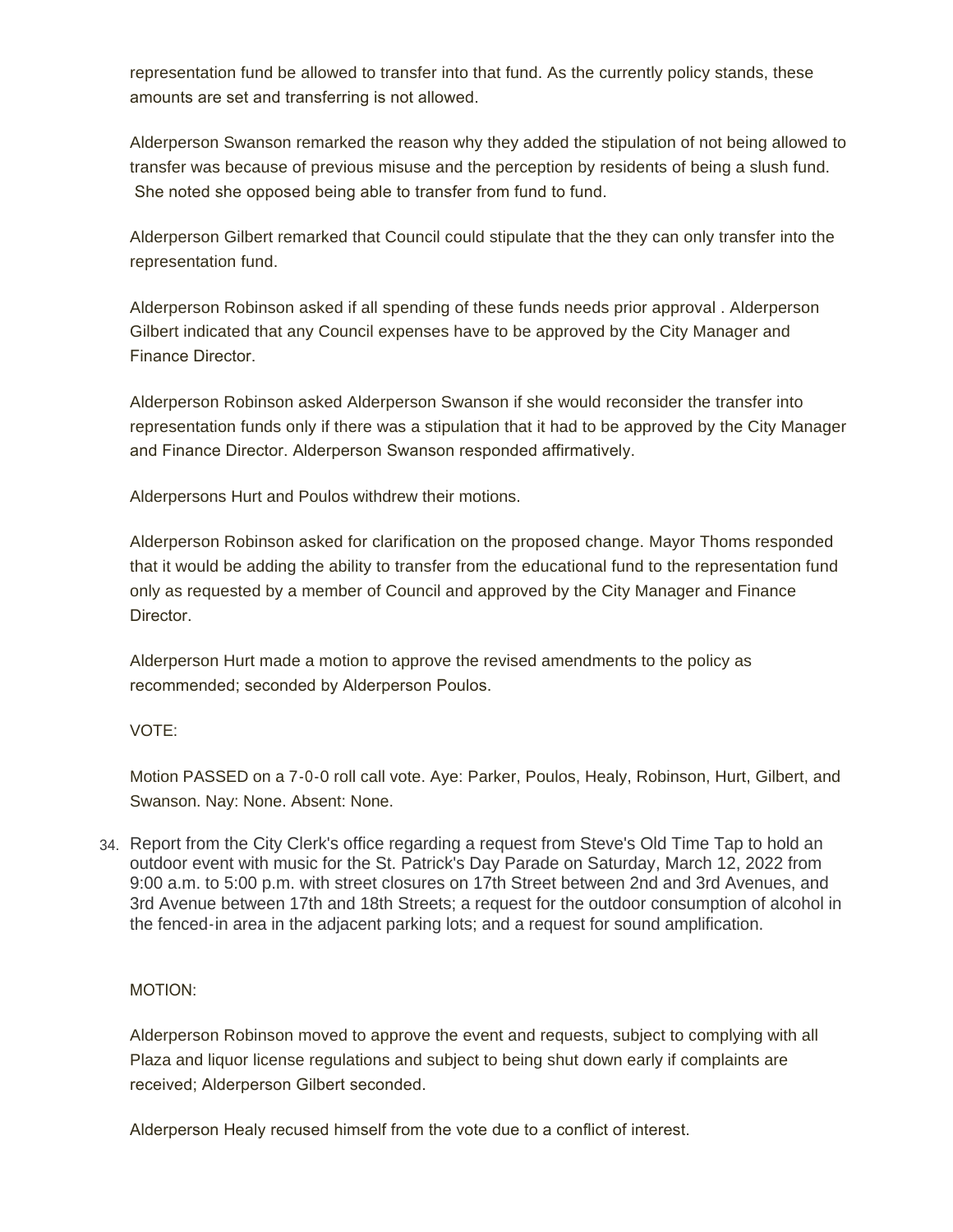## VOTE:

Motion PASSED on a 6-0-0 roll call vote. Aye: Parker, Poulos, Robinson, Hurt, Gilbert, and Swanson. Nay: None. Absent: None.

35. Report from the City Clerk's office regarding a request from Kavanaugh's Hilltop Tavern for an outdoor fenced event with live music for the Saint Patrick's Day Parade on Saturday, March 12, 2022 from 2:00 p.m. to 11:00 p.m.

#### MOTION:

Alderperson Healy moved to approve the event and requests, subject to complying with all liquor license regulations, contacting the Fire Department for fire and safety considerations, and subject to being closed down early if complaints are received; Alderperson Hurt seconded.

#### VOTE:

Motion PASSED on a 7-0-0 roll call vote. Aye: Parker, Poulos, Healy, Robinson, Hurt, Gilbert, and Swanson. Nay: None. Absent: None.

Report from the City Clerk's office regarding a Plaza Activity/Event application from The 36. Smoking Dog for an outdoor tented event for the annual Gamma Alpha Beta Fraternity Buckethead fundraiser benefitting Camp Kesem on Saturday, April 2, 2022 from 11:00 a.m. to 5:00 p.m., recommending approval of the permit fee waiver and the outdoor consumption of alcohol.

#### MOTION:

Alderperson Robinson moved to approve the event and requests, subject to complying with all liquor license regulations, contacting the Fire Department for fire and safety considerations, and subject to being closed down early if complaints are received; Alderperson Healy seconded.

#### VOTE:

Motion PASSED on a 7-0-0 roll call vote. Aye: Parker, Poulos, Healy, Robinson, Hurt, Gilbert, and Swanson. Nay: None. Absent: None.

## Other Business 37.

Alderperson Parker made a request to add an agenda item at the next City Council meeting to reconsider the City donating the Blackhawk statue.

Alderperson Robinson remarked he agreed and added that citizens should be given the opportunity to voice their opinion on the matter.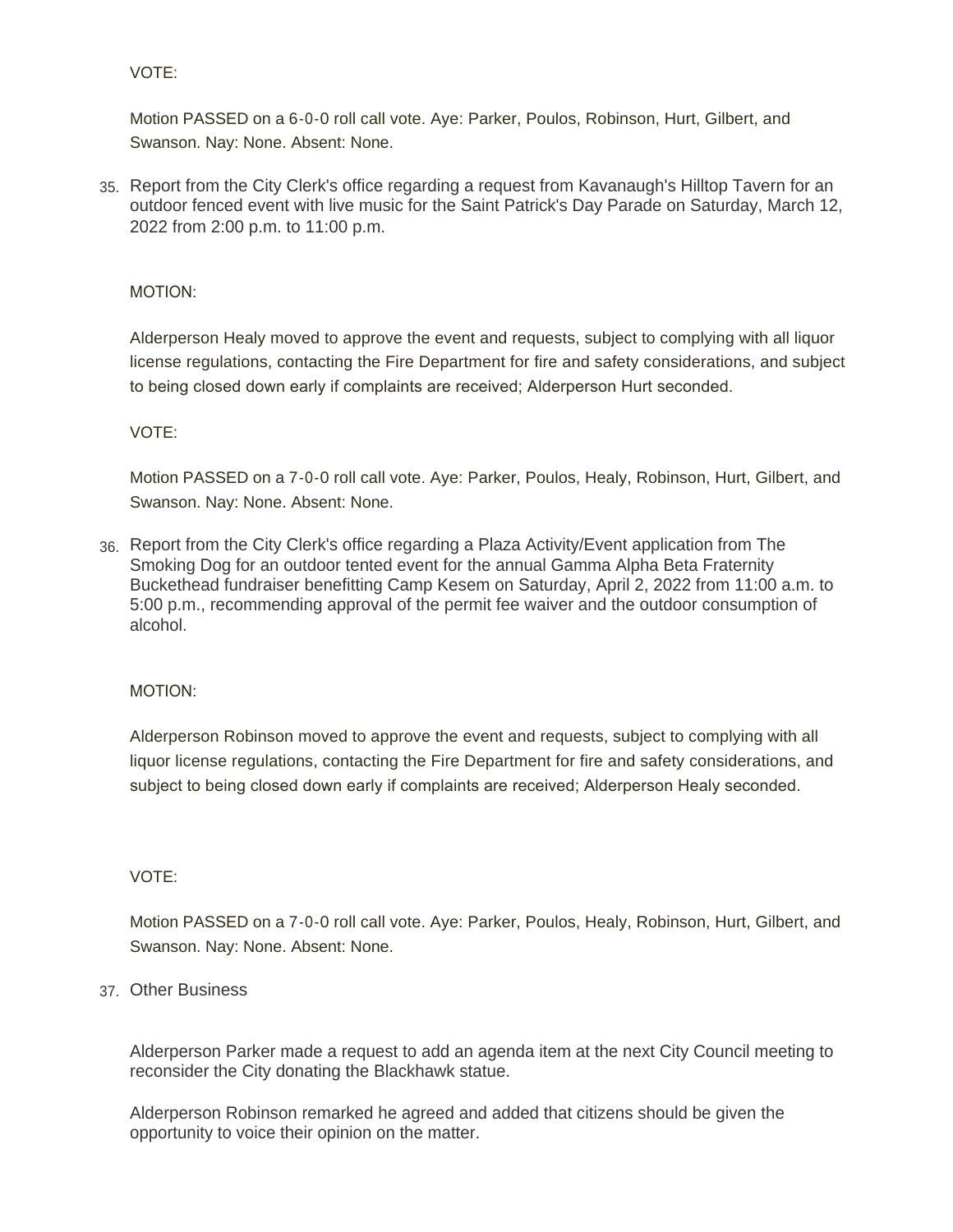Alderperson Healy indicated he is all for transparency, and if the item is placed back on the agenda then it should be March 28, 2022 if possible as he is out of town on March 14, 2022. Alderperson Parker indicated that date works for him as long as Blackhawk Bank & Trust doesn't have a contract to move the statue by then.

Mayor Thoms remarked he has heard from a number of different people and heard three different viewpoints on the statue.

Alderperson Robinson remarked they need to do a better job of communicating with citizens on these issues and all viewpoints should be heard.

Mayor Thoms remarked that Council needs to be mindful that they were elected to make these decisions for their constituents and holding public hearings on everything they make a decision on is not feasible. He noted public opinion should be sought on the large issues such as whether or not to sell the public water and sewer. The Blackhawk statue is not a landmark and is not registered as such. The statue was originally designed to be a sign for the Watchtower strip mall.

Alderperson Robinson noted that no matter how small or big the issue is, it is public business and we should provide additional time for public input.

Alderperson Gilbert remarked she received feedback from two people; one for and one against donating the statue. The one for the donation indicated they were glad that it was going someplace where it would be maintained.

Mayor Thoms indicated that it usually takes four Council members to move something forward and legal counsel will also need to provide an opinion as to whether or not they can bring the item back on the agenda. City Attorney Dave Morrison remarked that he provided Council with a brief memo on whether a gift can be rescinded and that until the gift is delivered you can. Alderperson Gilbert indicated there are special rules on whether or not an item can be reconsidered for vote by Council.

Alderperson Parker asked if Council could get a legal opinion on whether or not four Council members have to agree to bring it forward and whether the vote can be reconsidered. Mr. Morrison referenced the rule on reconsideration of an item and noted he needed to do further research to clarify whether or not this is possible and get back to Council.

Alderperson Gilbert asked Mr. Brainard to confirm whether or not the Blackhawk statue was designated as a landmark. Mr. Brainard responded that it is not a designated landmark or of any historic preservation and is a remnant of a sign on the Watchtower site. He advised the City call the bank as soon as possible as they might have plans in place already to move the statue. He noted Community and Economic Development staff received feedback from the public as well and that some expressed they wanted it to stay, some expressed they were excited to see it being used, and some expressed they wanted the statue destroyed.

Alderperson Healy noted he received feedback from four individuals, of which two were for donating it to the bank and two were against it. He remarked he understood what the Mayor said about not being able to get public opinion on everything, but still wanted to ensure transparency. Alderperson Gilbert indicated that is why the agenda is posted on the Thursday prior to Monday Council meetings so that the public has an opportunity to see what Council is voting on and attend the meeting and speak during public comment.

Alderperson Poulos said he would like to hear from legal first before deciding on whether or not bring the item back on the agenda.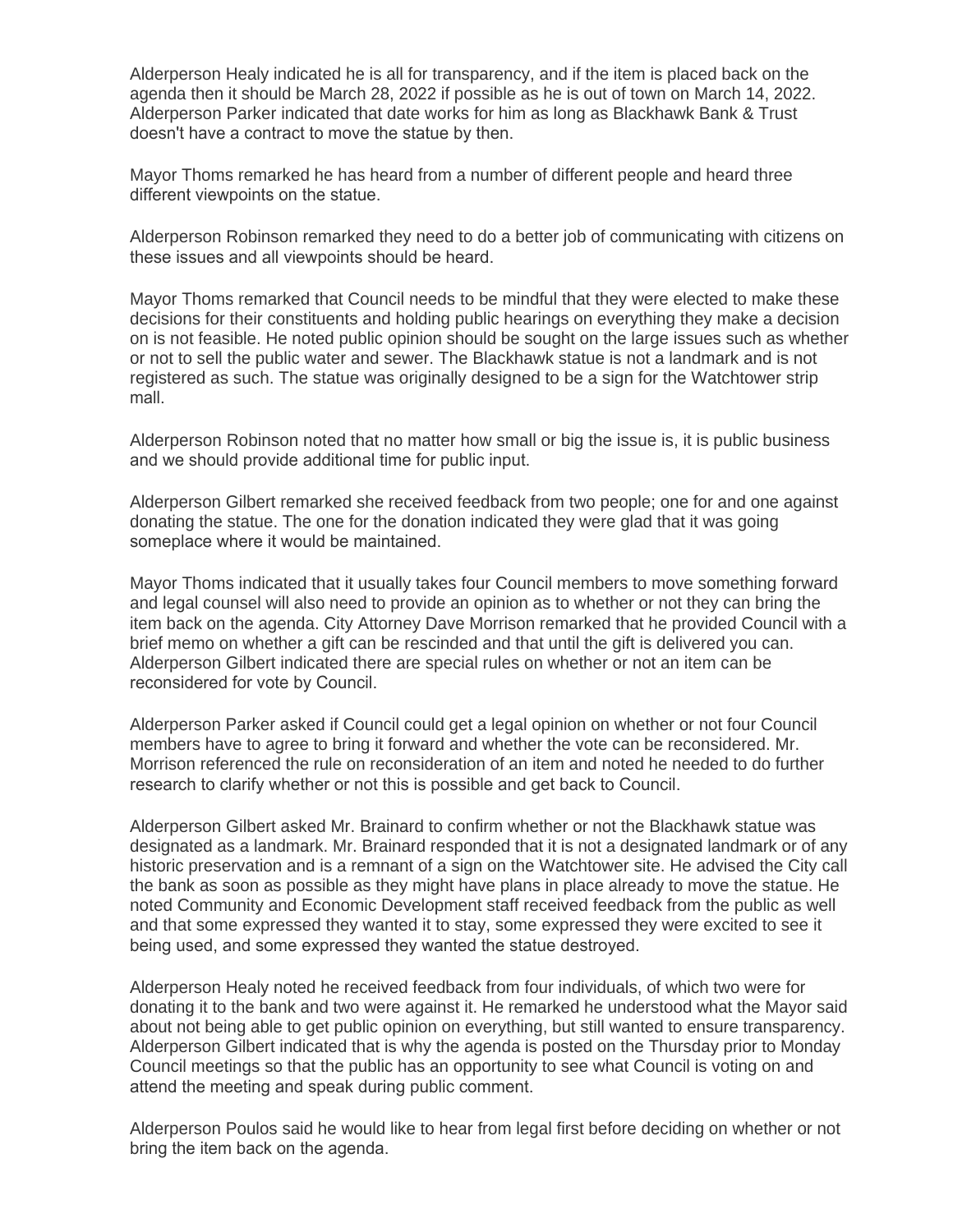Alderperson Hurt remarked he agreed with Alderperson Gilbert in that the agenda was published in advance and the public had the opportunity to view it. He would like the City Attorney to check on the legalities of it first and then have the City Manager reach out to each Council member to determine if the item should be placed back on the agenda for reconsideration.

Alderwoman Swanson said a decision has already been made by Council to donate the statue to the bank and that it's bad form to go back and rescind on a decision as it makes Council look foolish. She noted she received an email from the Native American Coalition indicating the statue should be destroyed.

Mayor Thoms indicated that once legal provided an opinion, the Interim City Manager would reach out to each Council member as to whether or not to place the item back on the agenda.

Closed Session. 38.

MOTION:

Alderperson Gilbert moved to enter into Closed Session for the exceptions cited; Alderperson Poulos seconded.

VOTE:

Motion PASSED on a 7-0-0 roll call vote. Aye: Parker, Poulos, Healy, Robinson, Hurt, Gilbert, and Swanson. Nay: None. Absent: None.

Upon entering the Closed Session, roll call was taken. Alderperson Hurt was absent for the Closed Session.

39. Motion to Adjourn.

Upon re-entering the regular meeting, roll call was taken. Alderperson Hurt was absent.

MOTION:

Alderperson Healy moved to adjourn; Alderperson Poulos seconded.

VOTE:

Motion PASSED on a 6-0-0 roll call vote. Aye: Parker, Poulos, Healy, Robinson, Gilbert, and Swanson. Nay: None. Absent: Hurt.

The meeting concluded at 8:54 p.m.

\_\_\_\_\_\_\_\_\_\_\_\_\_\_\_\_\_\_\_\_\_\_\_\_\_\_

Samantha Gange